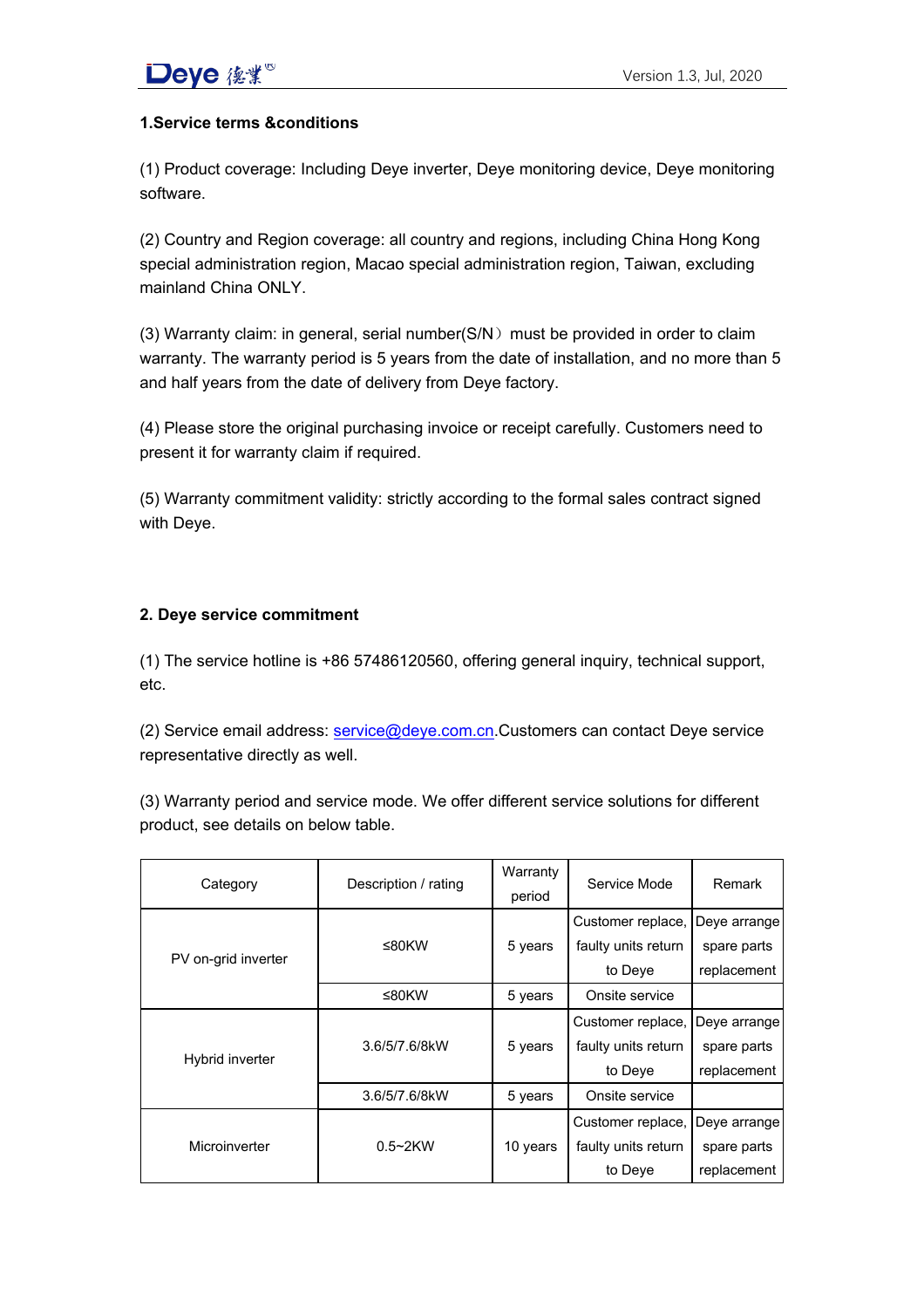

| Microinverter            | $0.5 \sim 2$ KW           | 10 years | Onsite service                 |              |
|--------------------------|---------------------------|----------|--------------------------------|--------------|
| Inverter accessories     | Mounting bracket, cooling | 2 years  | Customer replace               |              |
|                          | fan.                      |          | the accessories                |              |
| Output control equipment | limiter                   | 2 years  | Customer replace, Deye arrange |              |
|                          |                           |          | faulty units return            | replacement  |
|                          |                           |          | to Deye                        |              |
| Monitoring device        | Wifi plug/ GPRS plug      | 5 year   | Remote technical               | Deve arrange |
|                          |                           |          | support service                | replacement  |
| Monitoring system        |                           | 2 years  | Remote service                 | Only provide |
|                          |                           |          |                                | service for  |
|                          |                           |          |                                | system       |
|                          |                           |          |                                | purchased    |

Note: If warranty period was specified on sales order, then warranty period would obey to sales order.

(4) Installation and commissioning:Deye don't offer installation service, don't offer onsite debugging service for monitoring device. Deye can offer onsite commission service for big scale plant (inverter capacity > 500kW).

#### **3. Response time commitment**

#### **3.1 Remote technical support service**

- (1) Offer remote technical support service.
- (2) Response in an hour once received telephone inquiry from customer. Response in 10 hours once received inquiry via email from customer.

#### **3.2 Field service response**

If there is field service obligation in contract, Deye will respond according to the contract.

#### **3.3 Spare parts supplement scheme**

(1) In according with the sales record, Deye ensured a safe quantity of spare parts in each spare parts center. This helped us building a fast response of replacement requirement.

(2) Once the agreed warranty period (5 years standard factory warranty, or extension warranty) expired, Deye can still offer spare parts to customer, with a price not exceed the previous order price on the contract. Customers are eligible to order any product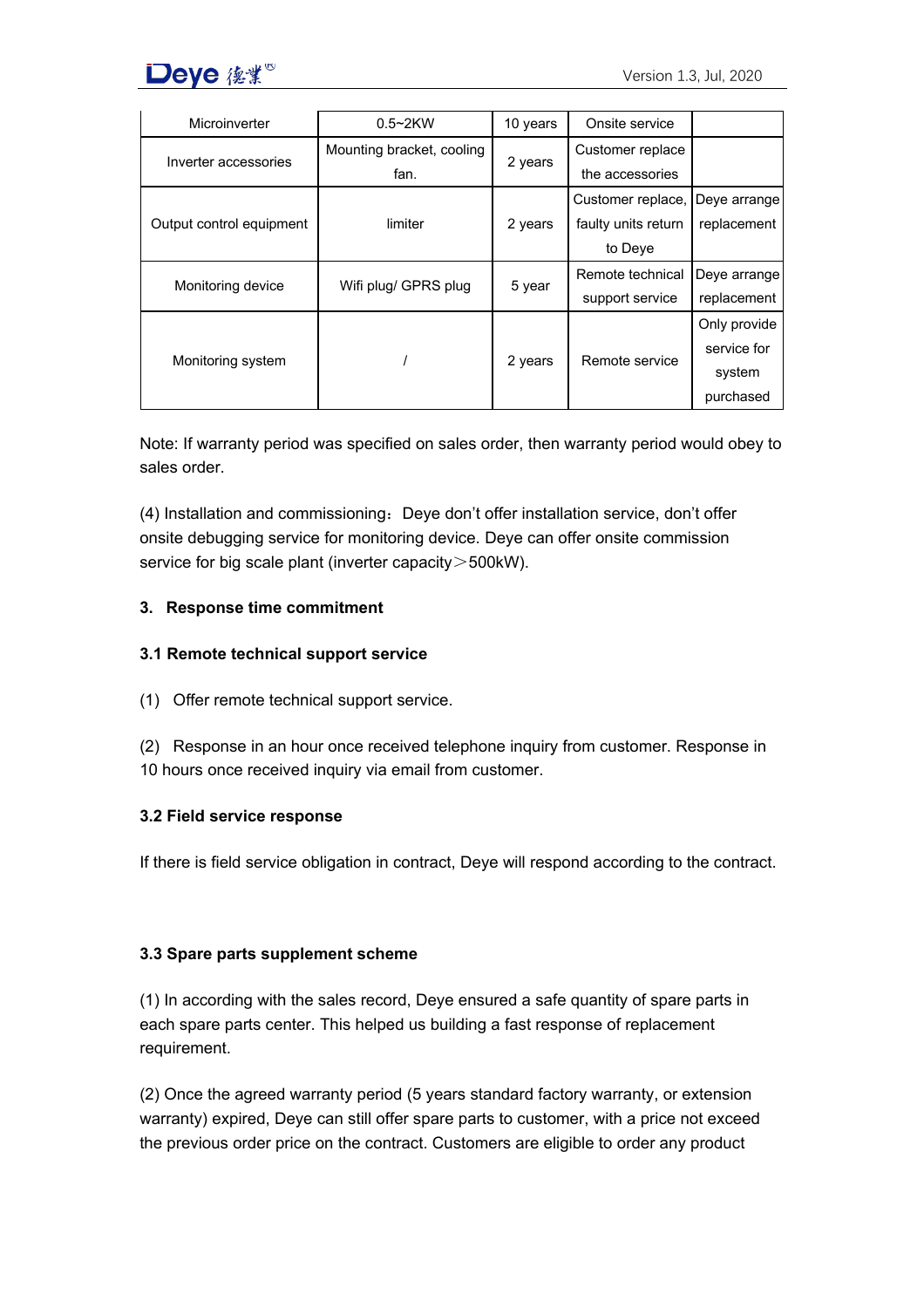# **Deye** 後業 $^{\circ}$  and the contract of the contract of the Version 1.3, Jul, 2020

spare part from Deye. We would offer spare part in a reasonable price to ensure a stable performance of Deye products.

(3) If Deye is going to cease production of a product, or accessory, Deye would inform the direct purchaser formally with at least 6 months leading time.

# **4. Freight cost**

(1) Deye takes on the freight cost for products under warranty. Customers take on the custom clearance costs incurred.

(2) Customer take on the freight cost and other sort of related cost for warranty expired or voided products.

### **5. Other important notice**

(1) Customers can contact Deye via phone, fax, and email. Customers need to provide the following information for warranty claims:

1) Product Model, Serial Number.

2) System configuration details (Panels per string, number of strings, parallel or in series scheme, grid category, grid voltage rating, grid frequency rating).

3) Fault description (Error message or error code on LCD display. Pictures, or other fault information)

Note: Deye reverse the right to reject the warranty claims without the necessary information. In this case, it's the customer to responsible for the loss or any other consequence.

(2) Free warranty service is provided for products with a valid warranty. It's excluded from warranty are damages due to:

- Breaking the product seal / opening the casing without permission from Deye
- Transport damage

• Incorrect installation or commissioning; For example, incorrect DC or AC pole wiring/connection, loose DC or AC pole wiring / connection, which lead to the damage of inverter.